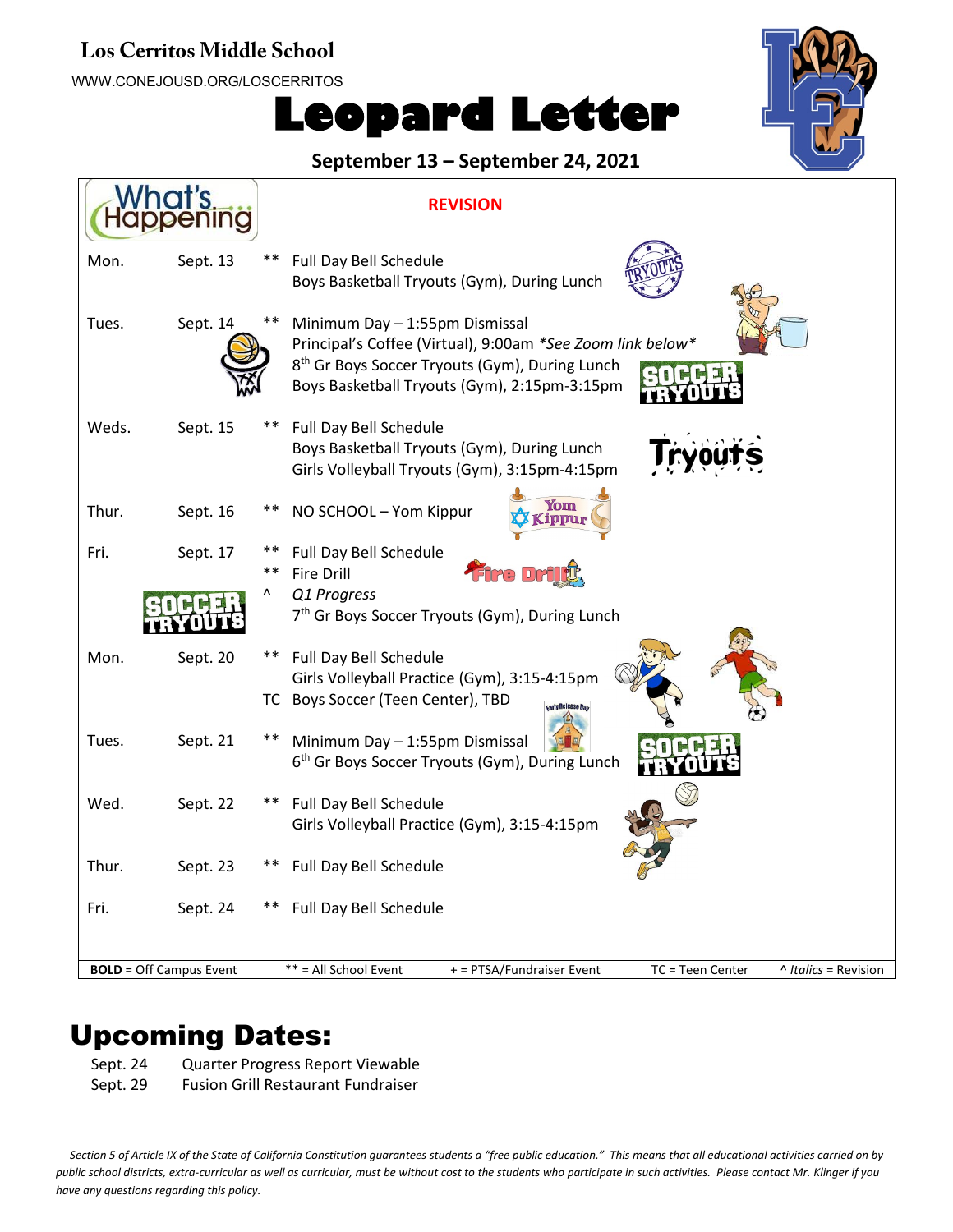# Principals Coffee:

Grab your coffee and computer and get some face time with Mr. Klinger on Tuesday, Sept. 14<sup>th</sup> at 9:00am. Please log in to Zoom with the following information:

Join Zoom Meeting <https://conejousd-org.zoom.us/j/84009123222?pwd=Z1R0eWUvaFhnVHRZTStjRHM0V0I3dz09> Meeting ID: 840 0912 3222 Passcode: 431852

# Cafeteria News:

The Child Nutrition Department is experiencing some severe food delivery shortages due to the supply chain issues you may have heard of in the news. Our Child Nutrition team apologizes in advance for any menu changes or substitutions that may occur and will do its best to keep them to an absolute minimum. Thank you for your understanding.

Please remind your student to let their first period teacher know if they will be getting a lunch that day. A La carte items are available for sale before school and during lunch in addition to the breakfast and lunch meals served.

# Daily Announcements:

If you would like to see what was announced to students each morning, please look for the "Daily Announcements" link on the left hand side on the Los Cerritos website. Clic[k HERE](https://www.conejousd.org/loscerritos/) to go to website.

## Student Lunch Clubs:

| <b>MONDAY</b> | <b>TUESDAY</b>        | <b>WEDNESDAY</b>          | <b>THURSDAY</b>                            | <b>FRIDAY</b> |
|---------------|-----------------------|---------------------------|--------------------------------------------|---------------|
|               | Guitar Club (Rm P-13) | Creative Writing (Rm P-3) | LGBTQ+ Club (Rm 2)<br>Debate Club (Rm P-2) |               |

*^ Days and times are subject to change without prior notice. Notifications will occur during morning announcements.*